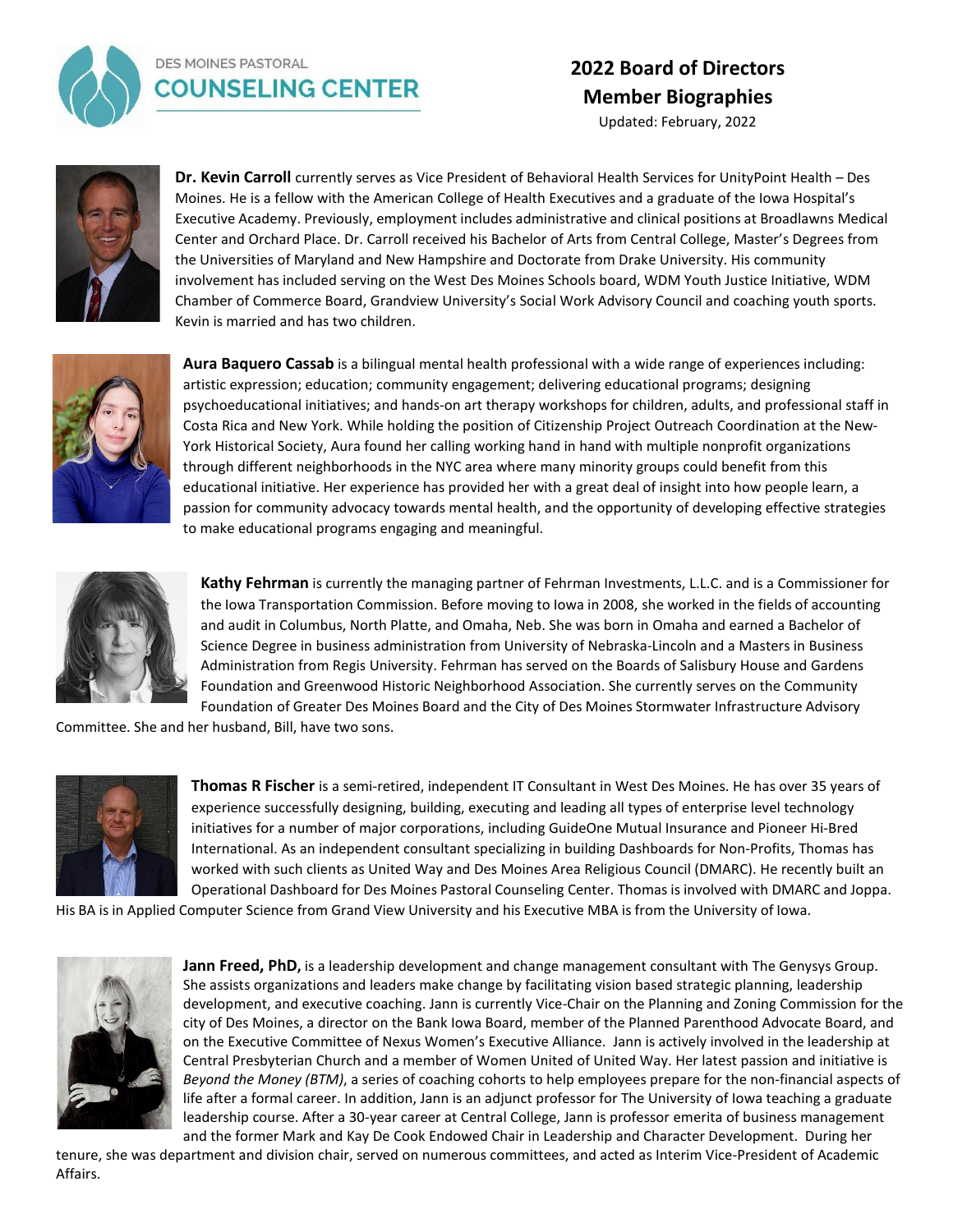

**Jane Funk** is the Chief Accounting Officer, Controller and Senior Vice President at West Bank in West Des Moines, Iowa. Prior to joining West Bank in 2014, she spent four years in leadership positions withother financial institutions and 18 years in public accounting with RSMUS LLP. Ms. Funk has extensive knowledge and leadership experience in the financial institution industry and accounting and financial reporting. Active in the community, Jane previously served on the board of Everybody Wins! Iowa for five years and continues as a volunteer/mentor in their elementary school Power Read program. She also serves on the West Bank women's leadership committee, Women's Impact Network. Jane and her husband live in Ankeny, IA; they have two adult children. An Iowa native, she is a graduate of the University of NorthernIowa, is a CPA, and a member of the Iowa Society of Certified Public Accountants and the American Institute of CertifiedPublic Accountants.



**Linda Goeldner** has thirty years of Association Management experience with Iowa hospitals and registered nurses. Since 2011 she consults on a part-time basis on work focusing on association executives, financial servicescontinuing education and women business owners. She holds double master's degrees in Hospital and Health Administration and Urban and Regional Planning, both from the University of Iowa. She currently chairs the WestGrand Towers Condominium Association Board. She has served on boards including Mid-Iowa Council of Boy Scouts, Iowa Society of Association Executives, Greater Des Moines Leadership Institute and the Iowa Council for International Understanding.



**Mary Gottschalk** has more than three decades experience in strategic financial management, both as a line manager and a consultant. Consulting clients included the boards and executive management of Fortune 500 firms in the U.S. and overseas; non-profit consulting targeted social service agencies in New York, Melbourne (Australia) and Des Moines. Mary came to Des Moines in January 2001 as Chief Financial Officer of the Federal Home Loan Bank, and after completing the engagement she was hired for, she decided to remain in Des Moines as an independent consultant (MCG Strategic Services) to provide financial and strategic planning for

the non-profit sector. In the mid-1990's Mary was deputy director of Community Access, Inc., a non-profit that provided housing and mental health services to the mentally ill in New York City. Mary has a BA (history and philosophy) from the University of Chicago, and an MBA (finance and economics) from the University of Cincinnati.



**Jim Hayes** is the executive director of the Des Moines Pastoral Counseling Center and a spiritual director. Jimholds a master of divinity degree from St. Mary's Seminary and University in Baltimore, and a doctoral degreein homiletics from the Aquinas Institute at St. Louis University. He studied philosophy at the Pontifical University of St. Thomas (Angelicum) in Rome, Italy. Jim has been in spiritual direction for over 35 years and served as a spiritual director since 1990. Previously, Jim served students and faculty at Simpson College in a variety of administrative roles and as a religion professor. He has also served as campus minister at Iowa Statewhere he continued to expand his global awareness through study abroad and work with

international students, including the use of conversational English, French, Italian and Spanish. Before his work in the higher education sector, Jimprovided spiritual counseling and pastoral ministry in a wide variety of settings through priestly ministry in the Northeast Iowa Archdiocese of Dubuque.



**Andrea James** is a Senior Financial Planner with Wells Fargo Advisors. She joined Wells Fargo in 2007 and has helped scores of individuals plan for their financial futures. She also works with trade associations, multiemployer trusts, non-profit and for-profit firms. Andrea has a Bachelor of Business Administration, Marketing and Management from Drake University in Des Moines, as well as the certified financial planner designations of CFP, AAMS, and AWMA.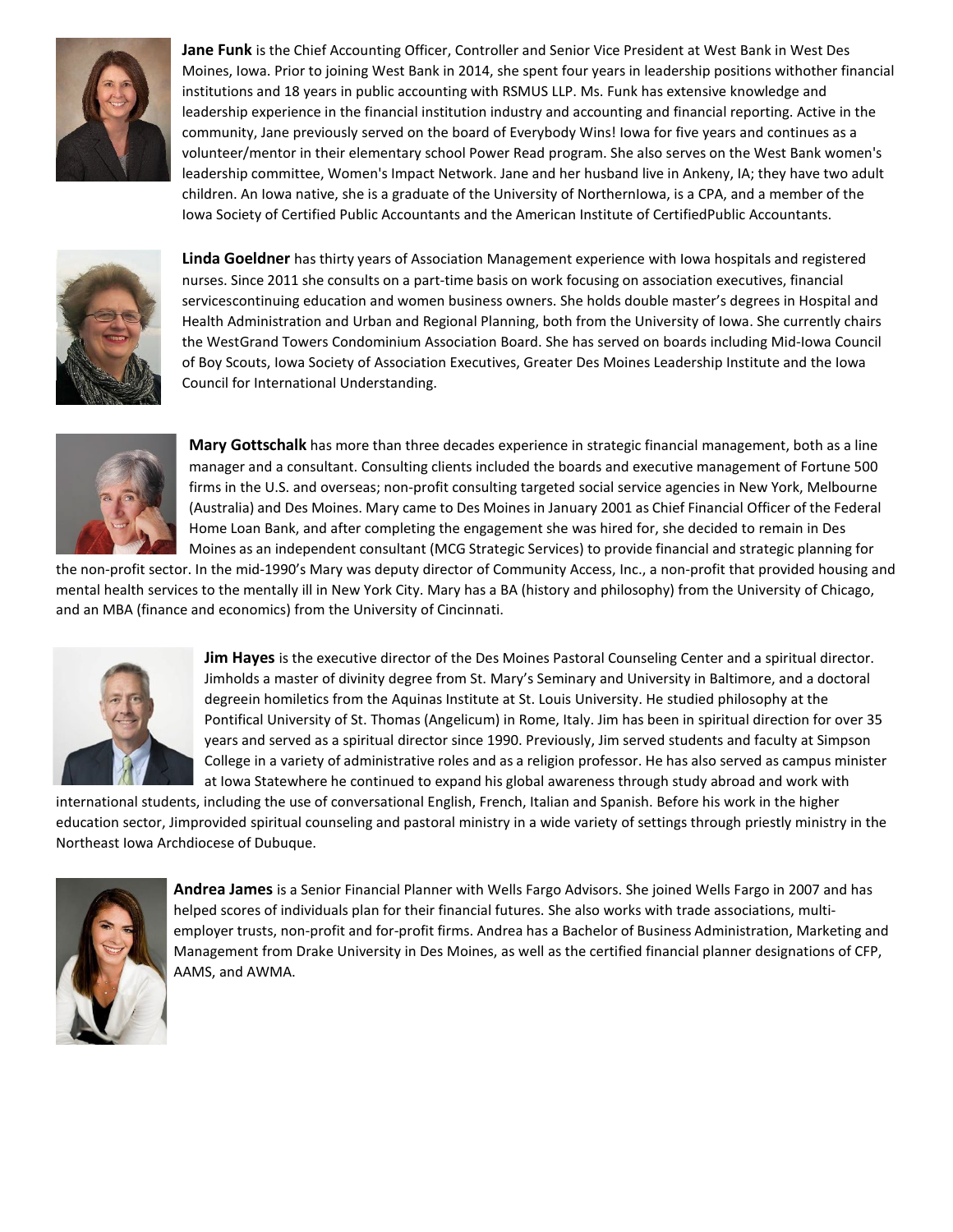

**Sue Joseph Mattison, Ph.D**. has served as Provost at Drake University since July, 2016. Dr. Mattison received her bachelor's degree in economics from the University of Northern Iowa, and her master's degree in cardiac rehabilitation, also from UNI. She received her PhD in epidemiology from The University of Iowa. Sue served in multiple faculty and administrative leadership roles at UNI, and as Dean of the College of Professional Studies at UW-Green Bay, leading the School of Business, Education, Nursing, and Social Work, as well as centers for First Nations education and community-based social work education. Dr. Mattison is the recipient of multiple awards including the UNI Distinguished Scholar award and the Iowa Board of Regents Award for Faculty Excellence. She

volunteers regularly for organizations focusing on housing solutions, and issues of racial and gender equality and inclusion. With her husband, Todd, and adult daughters Leah and Sarah, she enjoys outdoor activities and travel, as well as live music and performing arts, needle arts, and reading.



**Reo Menning** is the President & CEO of RINAlliance, a company focused on helping the fuels industry comply with the U.S. Renewable Fuel Standard. Before taking on this role, she was Executive Vice President of the association, FUELIowa, where she led communications, outreach and branding initiatives. In the past, Menning led the largest solid waste agency in Iowa, as well as having 14 years of experience in federal and state regulatory advocacy related to environmental, health and safety policies for the chemical industry. Reo holds a bachelor's degree in Chemistry-Marketing from the University of Northern Iowa, a master's degree in Environmental Science from Johns Hopkins University and an MBA from the University of Iowa. She's a Certified

Association Executive (CAE), and most recently became certified in leadership and life coaching through Grand View University. Reo lives in Clive, IA, with her three teenage daughters.



**Dani Musselman, M. Div** is the solo pastor at the United Methodist church Centennial UMC at Ivy, located in Altoona, IA. Dani graduated from Simpson College in with a bachelor's in Religion and left Iowa to pursue her Master's of Divinity in Fort Worth, TX. While in Fort Worth, she volunteered in United Methodist churches, working as a chaplain both at Texas Christian University (TCU) and at Parkland Hospital in Dallas, and interning at Ridglea Christian Church, a Disciples of Christ community. Dani has served as a Provisional Elder in the Iowa Annual Conference of the United Methodist Church since July 2020. She has been appointed to begin serving as Pastor of Hope United Methodist Church in Marshalltown, Iowa beginning in July of 2022.



**Shirley Poertner.** Before retiring in 2015, Shirley was president of Shirley Poertner Consulting, a leadership development firm headquartered in Des Moines, specializing in strategic planning, organizational development, and leadership skill-building. She worked in a variety of industries such as finance, energy, manufacturing, publishing, insurance, telecommunications, and agribusiness. Prior to starting her own consulting practice in 1994, she worked for Pioneer Hi-Bred International, Meredith Corporation, and spent 10 years in banking. Before selling her book of business, Shirley was Iowa's VitalSmarts Associate for ten years, marketing, selling and

delivering the workshop Crucial Conversations in Iowa organizations to help leaders build skills to talk about tough issues. She received her Master's degree from Drake University and later served as adjunct faculty.



**James Rasmussen** has been Strategic Financial Planning Analyst at UnityPoint Health Des Moines since 2011, responsible for budget and cost accounting support for hospital operations and business plan preparation for large capital projects. Jim has held a number of positions within UnityPoint Health since 1988, including Finance Director for the corporate office, and initially, Director of Internal Audit. Prior toUnityPoint Health, Jim was an auditor with what is now KPMG US LLP. Jim holds a Bachelor's Degree in Industrial Administration from Iowa State and a Master's Degree in Business Administration from the University of Iowa. He's a CPA and a Certified Healthcare Finance Professional. Jim's held a number of not-for-profit service roles over the years, including a board member on the Iowa Statewide Poison Control Center andtreasurer for a church and Bible camp.